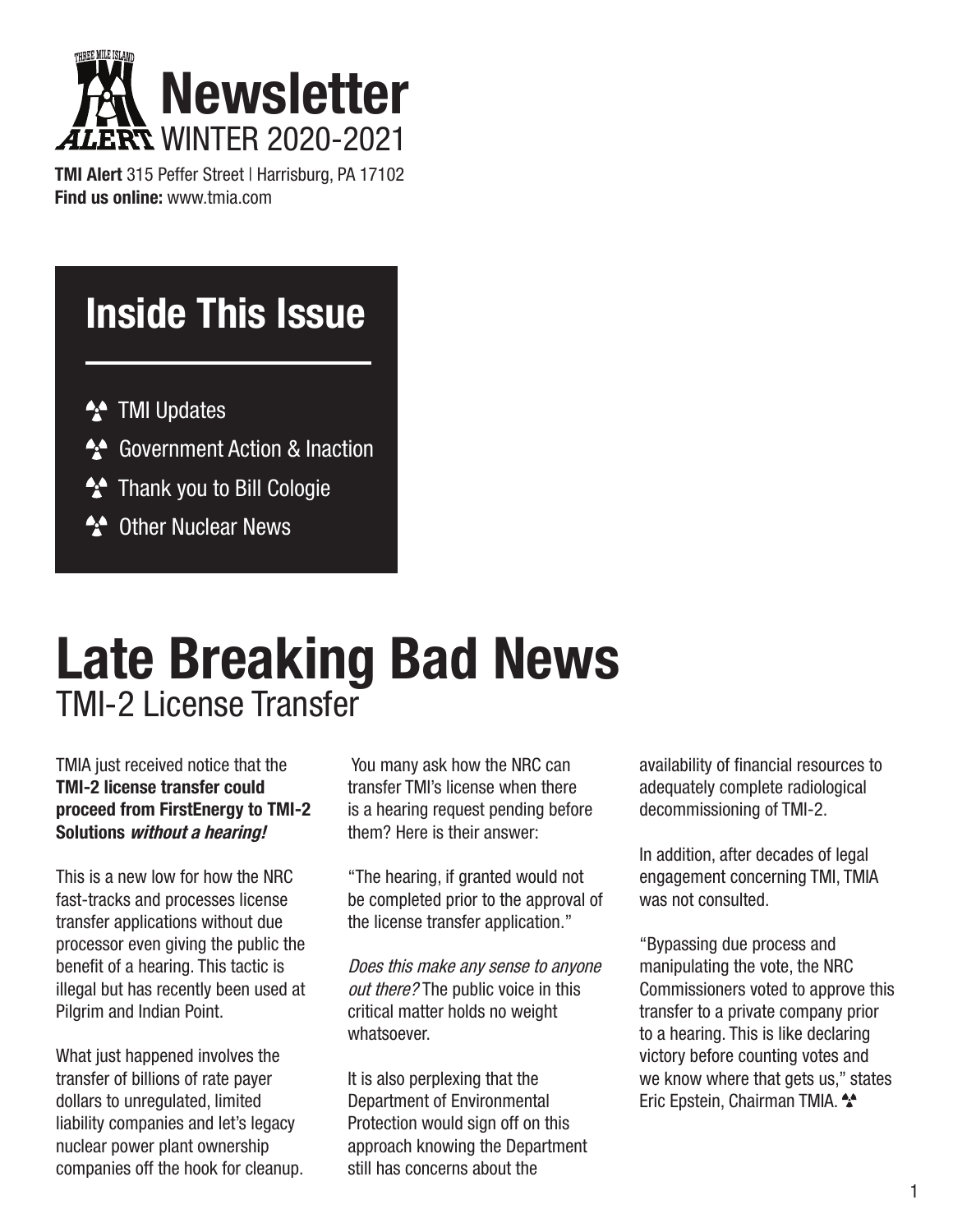In July 2019, Tom Bailey traveled to Japan to learn more about the Exclusion Zone with surrounds the Fukushima Daiichi Nuclear Power Station in Japan. He wanted to personally see the long-term impacts of a severe nuclear accident. In 2011, an earthquake and resulting tsunami crashed ashore on March 11 damaging the plant's cooling system. Days after the initial disaster, three of the plant's reactors suffered hydrogen explosions, spraying radioactive fallout onto the land and water.

Tom had on going correspondence with Hiroko Aihara, a safe energy journalist from Fu-kushima City, in Fukushima Prefecture. Some of you may remember Hiroko visited and

In addition, Greenpeace Japan provided evidence to the United Nations' Human Rights Council in its investigations of human rights violations by the Japanese Government on behalf of the residents forced to flee their homes and businesses in the Exclusion Zone. Greenpeace International March 2019.  $\rightarrow$ 

spoke at our TMIA 40th Anniversary dinner in Middletown in March 2019. Hiroko was an excellent guide as we drove east from Fukushima City through the Exclusion Zone. A video of our trip is hosted on the Green Working Groups page of the Allegheny County Greens website.

Should you wish to see real time radiation levels in the Exclusion Zone, visit Safecast.org. You will see a real time monitoring map.

The yellow color represents the highest radiation readings that still remain northwest of the plant. Many Japanese refer to Safecast monitor readings in addition to those of the Japanese Government.

> TMIA and DEP supported the creation of a citizen's advisory panel to be closely involved in the decommissioning. After thoughtful discussion, TMI-Alert has decided not to serve on the advisory board as currently designed due to its unbalanced proposed structure, lack of enforcement teeth and the general perceived inability of the advisory board to have any real advisory capacity. <sup>44</sup>

# License Transfer for TMI-2

# TMIA Activist Visits Fukushima

### **Disappointment for TMIA** in Nuclear Regulatory Commission's Recent Action on TMI Decommissioning

TMI-Alert (TMIA) advocated before the NRC for a truly independent advisory panel modeled on the community-based program created after the TMI-2 accident. TMI-Alert does not support a settlement pending before the Nuclear Regulatory Commission (NRC) regarding decommissioning and clean up for the shuttered TMI-2 nuclear plant because it does not go far enough to protect the public and may expose ratepayers to additional financial risk. TMI-Alert had intervened before the Nuclear Regulatory Commission on this issue.

TMIA will continue to litigate the following issues raised before

the NRC with or without further Department of Environmental Protection's (DEP) involvement. There is a complete lack of trust that the NRC will "do the right thing" without the heft of our state environmental agency taking the lead.

1) TMIA strongly opposes leaving high-level radioactive waste at the TMI site. This has the serious potential to turn the Susquehanna River into a flowing high-level waste dump from Middletown to Baltimore.

The NRC's rejection of TMIA's standing makes it even more vital that the NRC's momentum to approve nuclear industry actions never goes unchallenged. The NRC set a dangerous precedent in denying participation by the organization that has served as a public watchdog on TMI for over 45 years.

2) Funding for decommissioning is woefully inadequate even at the \$900 million price tag and yet again places financial risks on consumers. 3) TMIA strongly opposes the transfer of \$900 million already paid by consumers for decommissioning to a private company with little to no oversight.

> contaminants in order to permit termination of the license after the plant is no longer operational. Spent fuel is expected to be removed to an on-site spent fuel storage pad in early  $2021.$   $\rightarrow$

# É Congrats to Middletown Press & Journal!

Real Time Radiation Levels: safecast.org

Fukushima Trip Video: alleghenygreens.org (Click on the Green Working Groups page)

TMI-2's spent and damaged fuel would remain on site indefinitely under a petition approved by the Nuclear Regulatory Commission (NRC). GPU Nuclear asked the NRC for permission to sell the damaged Three Mile Island Unit 2 reactor (TMI-2) to Energy Solutions. Energy Solutions' subsidiary, TMI2 Solutions, will take over responsibility for decommissioning TMI-2.

That gives Energy Solutions control over the plant's assets including hundreds of millions of dollars of customer payments to the Nuclear Decommissioning Trust Fund (NDT) for TMI2.

TMI2 Solutions will keep fuel on site until, and if, the US Department of Energy decides to take possession of the fuel and remove it from the Island. This places a high-level waste dump at TMI for the foreseeable future.

Three Mile Island Alert's (TMIA) intervened in this proceeding (Docket 50-320 LT) but the NRC denied TMIA's standing to continue its intervention. TMIA raised three issues regarding the license transfer:

1) That the companies overestimate the return on funds in the decommissioning fund. This means that funds set aside to clean-up at Unit 2 will become increasingly inadequate.

2) That the companies underestimate the costs for "license termination, site restoration and spent fuel management." This means cleanup costs will exceed the available funds. Inevitably, the shortfall will be made up by consumers.

3) The "…application and supporting materials fail to show TMI2 Solutions is financially qualified…" pursuant to NRC regulations.

None of these concerns were addressed by the NRC.

# Final Update: Oyster Creek

It has been over a year since the oldest operating commercial nuclear plant, Oyster Creek has permanently shut down. Its reactor vessel is being dismantled and decommissioning is underway. GE Hitachi is the decommissioning contractor while

Nuclear Consultants International has safety oversight authority. Holtec, the parent company of Holtec Decommissioning International, the licensed operator said the company used DECON, a decontamination method that removes radioactive

### "Best Weekly Newspaper"

TMI-Alert congratulates the Middletown Press & Journal named "best weekly newspaper" for the second year in a row. In addition, the newspaper won first place awards for its ongoing coverage of TMI along with its reporting on the 40th anniversary of the TMI nuclear accident. Kudos to publisher Joe Sukle along with reporters Dan Miller and Laura Hayes. Middletown Press & Journal is no longer in business as of fall 2020.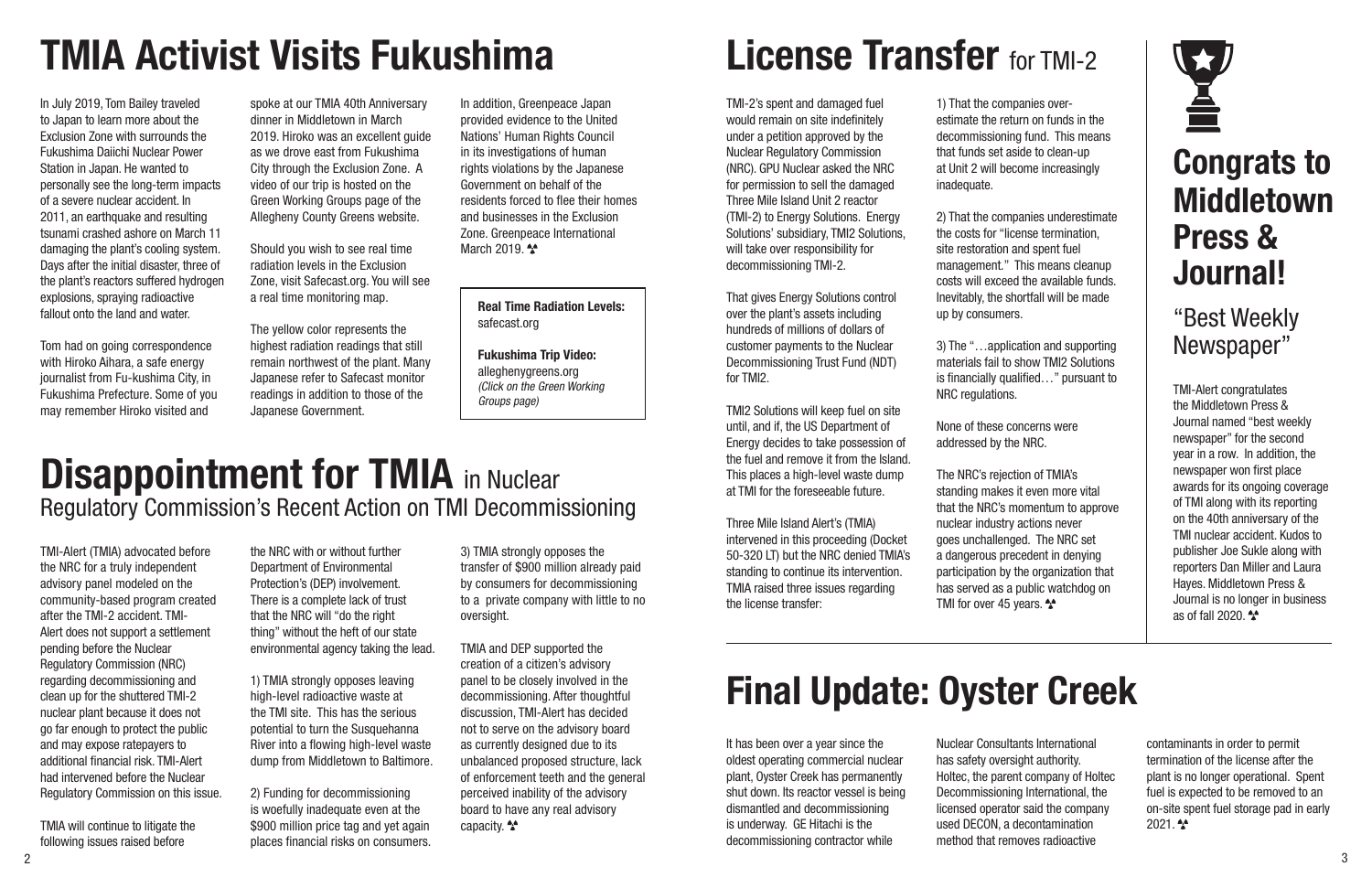Last week, we published a blog about a new study by researchers at the University of Sussex that shows nuclear power is no solution to the climate crisis, and that it is actually keeping countries from making the steep reductions in greenhouse gas (GHG) emissions we need to keep the world livable.

This study has major implications for climate and energy policy in the US and around the world. In June 2020, the US Climate Action Network made a big splash by publishing the Vision for Equitable Climate Action. VECA is not only the most comprehensive and detailed policy agenda put out by the climate movement, it is rooted in principles of racial and economic equity and justice, developed by over 170 people from over 100 organizations.

It is also the first major climate movement agenda to explicitly call for a phaseout of nuclear power. Along with other recent climate justice agendas, from the Equitable and Just National Climate Platform and the People's Orientation to a Regenerative Economy to the THRIVE

Agenda and the Feminist Green New Deal, VECA is part of a broad shift toward transformative solutions to the climate crisis, calling for a rapid, just and equitable transition to 100% renewable energy.

Still, moderate climate organizations and political leaders have reacted with hesitation and resistance. skeptical that transformative change is too risky, or not supported by the science. And nuclear power has been one of the central sticking points, with some insisting that it plays too big a role in our energy supply.

The University of Sussex study proves those assumptions to be wrong. The study covered 123 countries over a 25-year period. It confirms that renewable energy is many times more effective than nuclear in reducing GHG emissions, across the board.

> But now the science is in, and it shows nuclear is out. And the Vision for Equitable Climate Action and the climate justice movement have it right.  $\rightarrow$

Even more than that, in all but a few countries where it has led to small emissions reductions, investing in nuclear power has either not had any impact at all, or actually resulted in increased emissions. The study also shows that investments in nuclear and renewables tend to crowd each other out. In other words, every dollar we waste on nuclear energy is a dollar not invested in truly clean, renewable energy.

Despite this evidence, supporters of nuclear and their moderate allies would have us spend billions of dollars on bailouts for a technology that not only is increasingly uncompetitive against renewables,

but also leaves a trail of destruction in its wake, particularly in minority and low-income communities.

What we need is an approach that will cut emissions while doing justice to those communities. Bailing out nuclear is not that approach. VECA is, and other major climate policies should follow its lead – including and especially the Green New Deal. While opponents of the Green New Deal complain about its potential \$2 trillion cost, what is that compared to the benefit of not only literally saving the world, but of building a sustainable new economy with healthy communities, good, union jobs and a real economic security?

TMIA has joined a coalition of several dozen organizations throughout the country which is involved in litigating the Oklo mini-reactor. The coalition is in court seeking a stay of the NRC's approval. The coalition may appeal if the stay is not granted.  $\rightarrow$ 

The \$2.5 trillion COVID-19 relief bill Congress passed in April shows that, when the country knows we are facing a true crisis, we can find the political will and the money to address it.

> plants age, even more costs can be expected. Study after study show that renewable energy options are less expensive than keeping this antiquated technology clanking along.  $\rightarrow$

But like with COVID, we don't have time to waste on things that aren't going to work, and we shouldn't waste money on them either. When it comes to the Green New Deal, we have to be bold, visionary, and ambitious, and we have to put equity and justice first. That alone is reason enough to make sure the Green New Deal prioritizes a phaseout of nuclear power, with a just transition for workers and communities.

# Time to Get Off the Fence on Nuclear

October 15, 2020 | Reprinted from Nuclear Information Resource Service & Beyond Nuclear



The NRC received comments over the summer regarding proposed regulatory shortcuts for approval of small-scale "advanced nuclear reactors" (ANRs). Included are provisions for a generic environmental impact statement. This follows on the NRCs recent approval of the Oklo mini-reactor, a new nuclear technology that does not use water and is smaller than the standard nuclear reactors built in the past.

There are several reasons why this is a dangerous strategy by the NRC:

1) The NRC has no experience regulating these reactors. No nonlight-water reactors have operated in the U.S. since the 1980s. The rigorous study and experience needed for effective NRC oversight of this technology simply does not

exist. Shortcutting the regulatory process is a recipe for nuclear safety

problems.

2) Small-scale ANRs will have significant environmental justice impacts. At every stage of the nuclear fuel cycle, polluting facilities and activities have been located disproportionately on indigenous peoples' lands and in African American, Latinx, and other communities of color. There is no reason to expect that to change with ANRs.

3) Nuclear power is not clean energy. The nuclear industry and their allies have misrepresented nuclear power as an emissions-free energy source. Taking into consideration construction and the entire fuel cycle, nuclear energy is a net producer of greenhouse gasses.

As a "low-carbon" energy source, nuclear is far behind other resources, including renewables. In short, nuclear energy, whether it's produced with old-fashioned lightwater reactors or with newer ANRs, is no solution to our climate crisis.

The money wasted propping up this unsustainable and polluting industry should be invested in measures that effectively address climate change including renewable energy and efficiency.

## NIRS and other Safe Energy Groups file comments on Why "Advanced Nuclear Reactors" Are a Bad Idea

## License Extension Just Peachy

An extension of the operating license for Exelon Nuclear's Peach Bottom 2 and 3 has been approved by the Nuclear Regulatory Commission (NRC). This action makes it possible for the plant to operate until 2053 (Unit 2) and 2054 (Unit 3), eighty years after their original construction. Coming amidst a general decrease in the number of nuclear generating plants in the

United States, these extensions allow the plants to operate far beyond the designed life of the facilities.

Overlooked in this action are concerns that prolonged operations may lead to engineering failures in several key systems. Hundreds of millions of dollars have already been spent over the past decades to keep these units on line. As the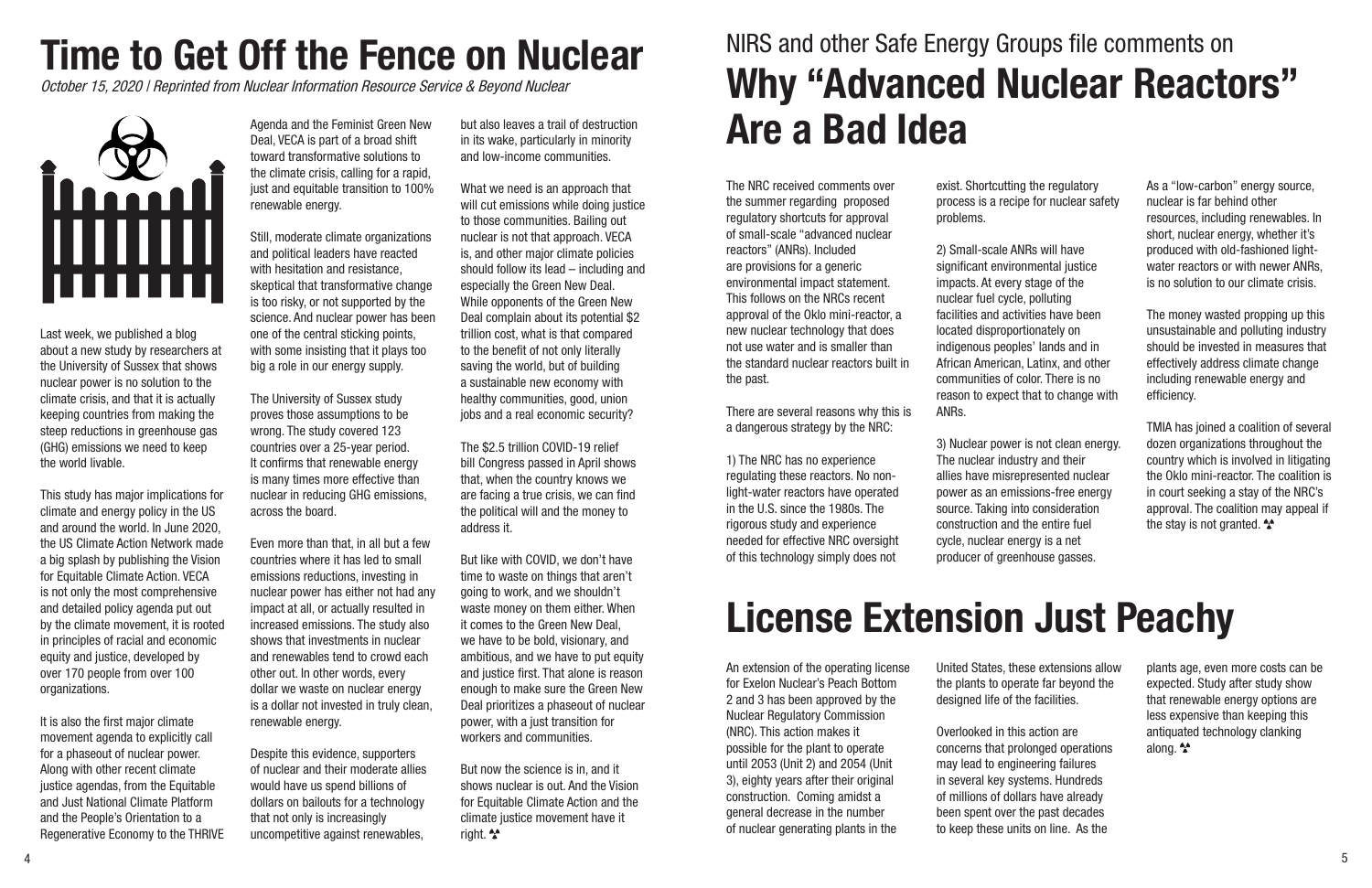"The Nuclear Regulatory Commission (NRC) has utterly failed to do its job during this pandemic. The Agency has refused to undertake any measures to protect workers from the coronavirus, and has not even required the industry to report COVID infection rates. All we know is what concerned workers are reporting, and it is alarming. Congress must act now to prevent more COVID-19 outbreaks in nuclear power plants." - Tim Judson, Director of the Nuclear Information and Resource Service (NIRS) in Takoma Park, MD

The Nuclear Regulatory Commission (NRC) is ignoring COVID-19 superspreader events at nuclear power plants. A coalition of safe-energy advocates has been tracking the situation and provided details of this crisis.

The group obtained copies of social media reports by workers at one plant, describing unsafe working conditions, over 200 COVID infection

cases, multiple hospitalizations, at least one death, fears for their safety, and a lack of concern by corporate management.

Several other nuclear sites have had similar reports of high COVID infection rates: over 800 workers at the Vogtle reactor construction site in Georgia; 89 workers at the Grand Gulf Nuclear Station in Mississippi; and dozens of quarantined workers at the Limerick Nuclear Generating Station in Pennsylvania.

> They have addressed these concerns in a list of recommendations which they provided members of Congress and state officials, urging immediate action.  $\hat{A}$



In stark and unexplained contrast, the Salem Nuclear Power Plant, operated by PSEG Nuclear in New Jersey, reportedly conducted outage work in the spring with no positives for COVID. The true extent of coronavirus spread within the industry is unknown because NRC has not required any reporting or protective measures.

The urgency for action on these recommendations was highlighted as reports of COVID-positive nuclear plant workers from reactor sites around the country came in. At one reactor site earlier this year – Fermi unit-2 outside of Detroit, operated by Detroit Edison – over 240 workers reportedly tested positive.

Please thank Mary for decades of disciplined effort in building this collection.<sup>\*\*</sup>



 Private Facebook posts from workers at the site spoke of "worse conditions I've ever experienced,"

and questioned "just how hell can you maintain social distancing, constantly cleaning hands, and keep mask on all the time during an outage at a nuke plant."

As the nation begins to experience the expected second surge in the COVID-19 pandemic, the coalition is calling for federal action to address coronavirus risks on nuclear sites, and the pandemic's impacts on the safety and security of the nation's 94 operating nuclear reactors.

> Prosecution of these bribes may upset the finances that were assumed in the bankruptcy's approval.  $^{\bullet\bullet}$

## Safe Energy Organizations appeal to NRC to Do More to Protect Nuclear Plant Workers From COVID

Excerpted from NIRS/Beyond Nuclear Press Release October 20, 2020

## Mary Stamos' Botany Collection Headed to Smithsonian

Mary Stamos, long-time member of TMI Alert's Planning Council, has been collecting samples of mutated plants since the TMI meltdown in 1979.

Now the world's foremost museum and research complex, the Smithsonian Institution, has expressed interest in acquiring her collection. Scott Portzline lead a small group of TMI Alert volunteers who spent hundreds of hours

cataloging Mary's collection. More than a thousand specimens have been grouped into 320 separate exhibits. Each exhibit was photographed and documented with information about where found, when found, a brief description, and recorded comments from Mary about unique aspects of specific pieces.

The collection is headed to the Natural History Museum's

Department of Botany to provide a historical archive. The individual pieces will be analyzed to ascertain if radiation from TMI caused the cellular structure of the plants to be altered. TMI Alert will post the entire database on its website.

## Update: Ohio Advocates Appeal Nuclear Decommissioning Plan

As reported in the Wall Street Journal, November 5, 2020, the US Sixth Circuit Court of Appeals in Cincinnati affirmed the reopening of the Chapter 11 bankruptcy filing of Energy Harbor, owner of two nuclear plants in Ohio.

Energy Harbor, previously FirstEnergy Solutions, is a former First Energy Corporations subsidiary that changed its name when it emerged from Chapter 11 earlier this year.

The Environmental Law and Policy Center led the appeal to reopen the bankruptcy plan on behalf of environmental organizations and the Ohio Consumers' Counsel. They raised the question of whether

Energy Harbor had adequate decommissioning funds. This concern is underscored by the focus of an ongoing federal investigation. Concerns centered on whether local communities would be left with both financial and environmental liabilities for costs not covered by the company's plan.

The advocates argued that the ongoing federal corruption probe into Energy Harbor and its former parent, First Energy Corporation requires that the previously approved bankruptcy be reexamined.

The federal investigation revealed that Energy Harbor and First Energy gave bribes of \$60 million to Ohio

House Speaker Larry Householder and four others to successfully secure passage of Ohio legislation that provided subsidies of up to \$1.5 billion to keep the uneconomic nuclear plant operating.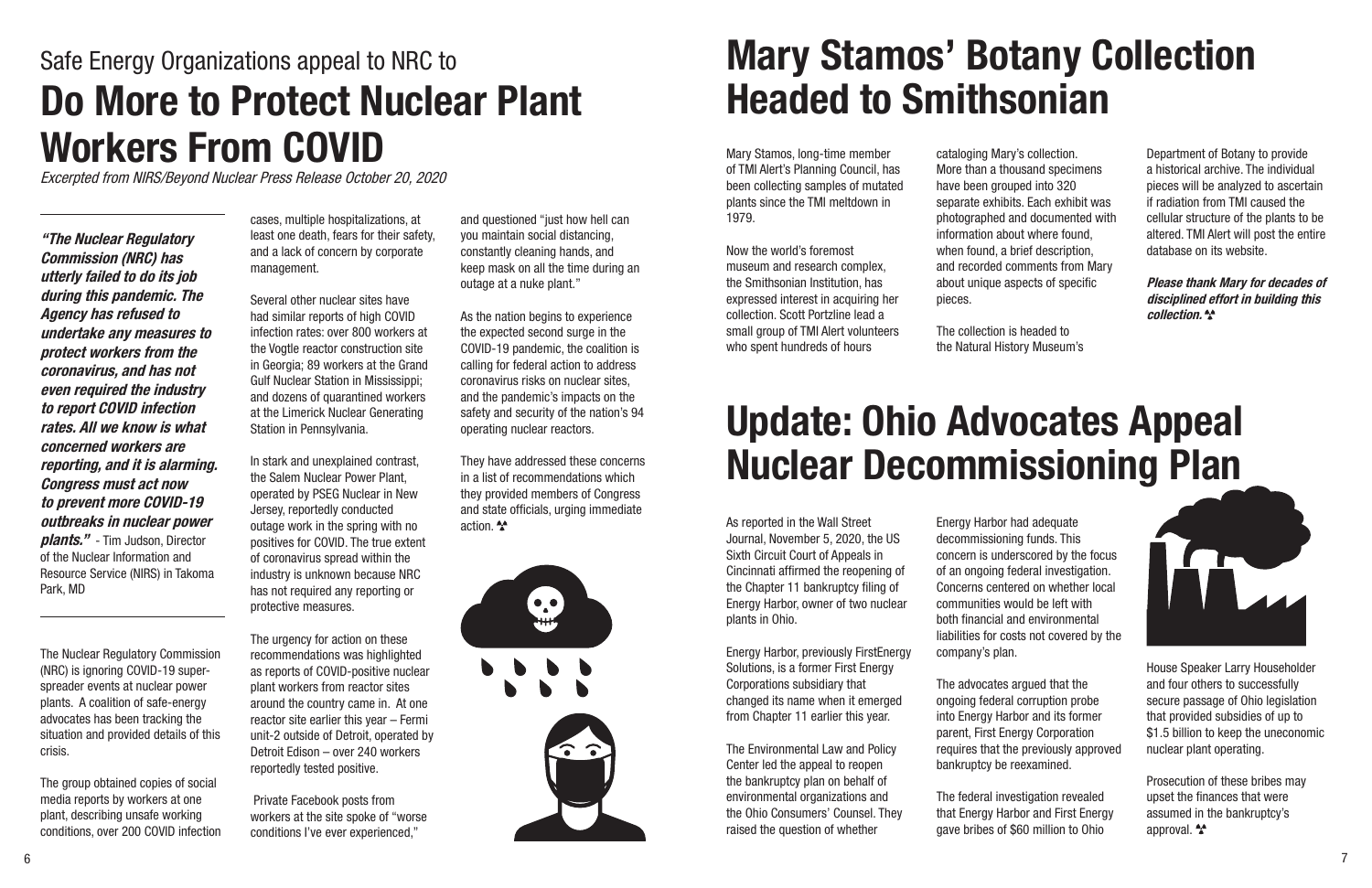## TMI-Alert: New Citizen's Advisory Plan on Decommissioning Lacks Teeth

In November 2019, GPU Nuclear petitioned the Nuclear Regulatory Commission (NRC) for permission to amend its license in order to clear the way for the sale of the damaged TMI-2 reactor to Energy Solutions. (see article on Decommissioning TMI). This is to include a Citizen's Advisory Panel for the decommissioning process.

On April 13, 2020, GPU Nuclear told the Department of Environmental Protections that the panel will keep the public informed and provide feedback to the plant owners on the progress of decontamination

TMI-Alert's concludes that the advisory board as envisioned by the industry will not be empowered in the way that DEP, TMIA and many others had hoped.  $^{\bullet\bullet}$ 

and cleanup at the site. The Department and TMI-Alert pointed out that the panel, as currently organized, does nothing to bring the public into the decision-making on decommissioning. In addition, the planned budget is insufficient to make independent experts available to help Panel members understand the likely impacts of the company's decommissioning plan.

In view of this ineffective process, TMIA, along with Citizen's for Pennsylvania's Future, Clean Air Council, National Resources Defense Council, and the Sierra Club of

Pennsylvania Clean Energy Program sent a letter to the Pennsylvania Department of Environmental Protection. This requests an advisory board be established that is similar to the process in New York. That panel plays a genuine citizens' advisory role and does not include the financially vested interests including the companies responsible for plant cleaning up.

## Bill Cologie Announces Retirement



On August 13, 2020, Bill Cologie announced he was stepping down as Vice-Chairman of Three Mile Island Alert. We will miss Bill's invaluable

talents, wry humor and collegial presence. Bill has been a steady and invaluable member of TMIA's Planning Council for decades. He has been TMIA's editor and publisher for almost forty years. He established the tone and voice of Three Mile Island Alert.

It is hard for us to imagine anyone other than Bill crafting, editing and managing TMIA's publications. His contributions are the foundation of the newsletters and press packets. He was particularly important in the yeoman's work he devoted to TMIA's 40th Anniversary Health Surveys. (By the way, please complete and return the enclosed Health Survey

Expect to hear more from us soon about how we're pushing back against the NRC's dangerous kowtowing to the nuclear industry. In the meantime, stay healthy and safe.<sup>\*\*</sup>

to make Bill particularly happy.)

Bill was the driving force behind TMIA's successful collaborations. These include the Dauphin County Historical Society, Dickinson College's Three Mile Island Collection, and our partnership with the City of Harrisburg.

### We wish Bill and his wife, Martha, all the best.

If you have a moment, stop by Transit News at the Harrisburg Transportation Center to personally thank Bill and Martha.

Spinning off the nuclear assets into a new corporation will not solve the declining value of nuclear power hence the need to go back to the states for more money.  $^{\bullet\bullet}$ 

Nuclear Information & Resource Services Explains

## Crazy: NRC Push to Allow Nuclear Waste in Landfills

A while back, we told you about the Nuclear Regulatory Commission's (NRC) push to relabel very dangerous and long-lasting nuclear waste as "Very Low-Level Waste," or VLLW, is a Very Large Lie. We still have a chance to beat back this dangerous proposal – if you take action today.

To sum up: As more nuclear facilities shut down, their operators are trying to cut corners by disposing of their radioactive waste cheaply. But cheap doesn't equal safe. By labeling dangerous nuclear waste as "very low-level," the NRC is making it easy for operators to get rid of their waste on the cheap, bypassing state regulations that protect the health and safety of our communities.

The NRC's proposal would pave the way for dangerous nuclear waste to end up in our local landfills, or even to be recycled into consumer products, such as zippers and baby bottles.

If you already sent comments to the NRC about this, thank you! But the more they hear from you, the better. If you haven't sent comments yet, tell the NRC: Don't dump nuclear waste in my local landfill or anywhere else without a nuclear

# license.

Regular landfills are not monitored or regulated to manage nuclear materials. If this radioactive waste ends up in our landfills, it's almost inevitable that it will leak into our air, water, soil, and communities.

The NRC is also pushing this change under the cover of the Covid-19 pandemic, without significant input from the communities that might be affected by this major change in regulations.

Whether you already sent comments to the NRC about this or not, it's time for them to hear from you. Tell the NRC: Don't dump nuclear waste in my local landfill.



### Exelon Spinning off Nuclear Plant Generators?

Rumors have been circulating that Exelon Corporation, who operates utilities in Delaware, Illinois, Maryland, New Jersey, Pennsylvania and Washington D.C. is considering selling off their power generation which would include substantial nuclear plant assets.

The Baltimore Sun newspaper reported on the status on November 13, 2020. The thought is nuclear power plants continue to be uneconomical and the math is not improving thereby threatening the overall health of the company.

This news appears to be connected to their latest attempt to seek additional bail out money in Illinois, New Jersey, New York and possibly Maryland.

Over time, Exelon has acquired uneconomic nuclear plants in northeast states from other utilities who had already concluded they could not run nuclear plants economically.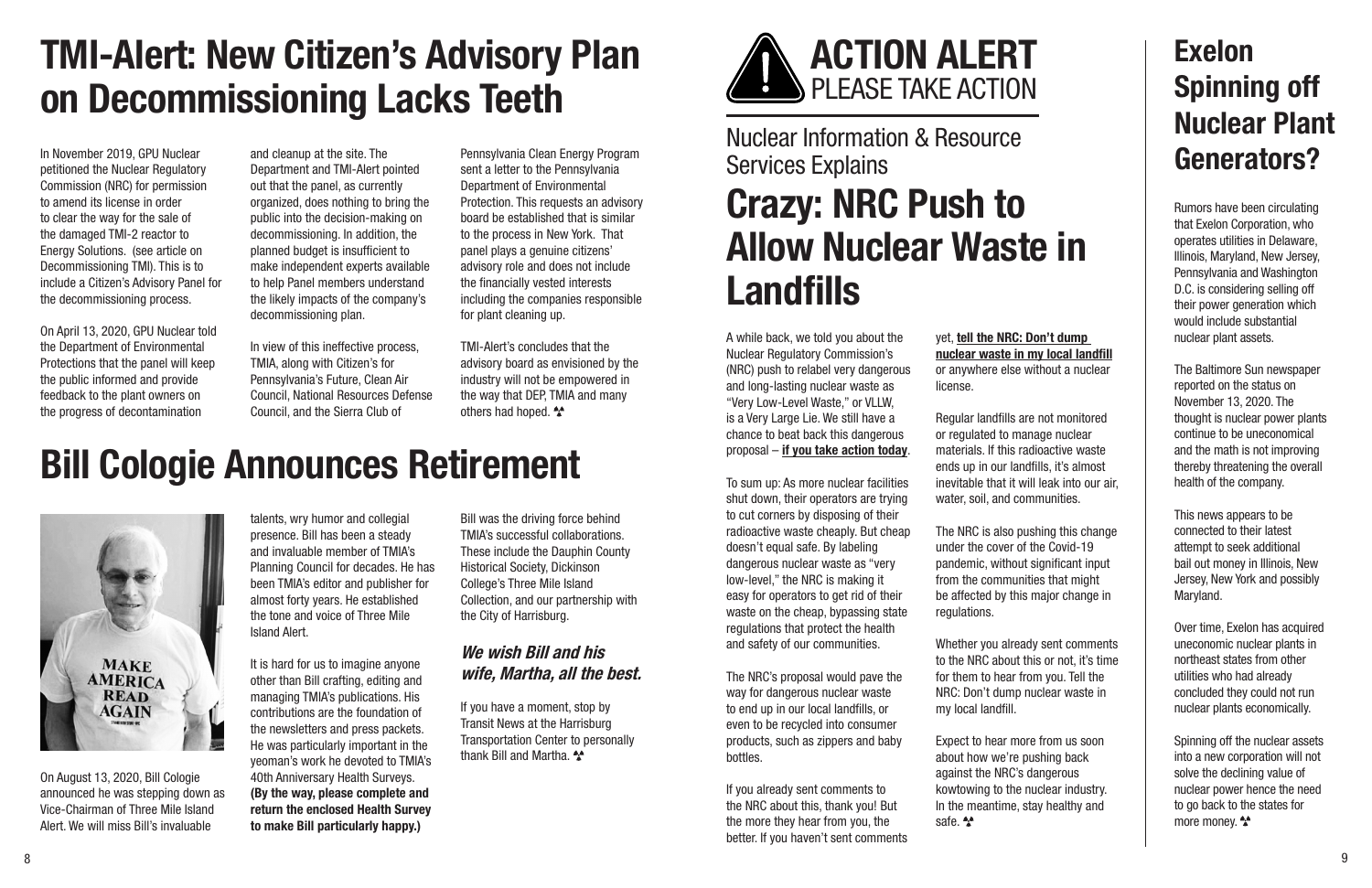### Department of Environmental Protection Holds Hearings Set to Limit Carbon Dioxide at Power Plants

By the time you read this newsletter, the Department of Environmental Protection will have held 10 public hearings via Webex from December 8-14, 2020 on DEP's draft Regional Greenhouse Gas Initiative's (RGGI) rule.

The Environmental Quality Board (EQB) and the PA Attorney General have approved the DEP's regulations

for RGGI and this was the time for the public to weigh-in. To view the regulations, go to the PA Bulletin for November 7,2020 and search for "Environmental Quality Board." Written comments are also accepted by January 14, 2021. Comments should be submitted to http://www. ahs.dep.pa.gov/eComment.

The Environmental Quality Board proposes to establish a program to limit the emissions of carbon dioxide (CO2) from fossil fuel-fired electric generating stations located in the state. If Pennsylvania joins RGGI, it will be joining a cooperative effort among the states of Connecticut, Delaware, Maine, Maryland, Massachusetts, New Hampshire, New Jersey, New York, Rhode Island, and Vermont to cap and reduce CO 2 emissions and invest in clean energy resources and energy efficiency.

## Suit Challenges High-level Waste Disposal Plan

In June, advocacy organization Beyond Nuclear requested that the U.S. Court of Appeals for the District of Columbia Circuit review of NRC actions that open the door for construction of huge interim storage location for high level nuclear waste near Carlsbad New Mexico and in West Texas.

The Nuclear Regulatory Commission's (NRC's) April 23, 2020 Order and another Order from October 29, 2018 rejecting challenges to Holtec International/Eddy-Lea Energy Alliance's application to establish the massive "consolidated interim storage facility" (CISF).

Holtec plans to store up to 173,000 metric tons of spent fuel from

• The potential for accidents during transportation,

• The known risks of irradiating people along the thousands of miles of transportation corridors – roads and railroads – which the NRC characterizes as "less than an x-ray," and

nuclear power plants. This is over twice the quantity of spent fuel currently stored at U.S. nuclear power reactors. The waste would be stored in shallowly buried containers at the site. Beyond Nuclear argues that the NRC's orders "violated the Nuclear Waste Policy Act and the Administrative Procedure Act by refusing to dismiss an administrative proceeding that contemplated issuance of a license permitting federal ownership of used reactor fuel at a commercial fuel storage facility."

• The NRC's omission of monitoring for actual impacts on the populations through which the high-level waste will be transported.

The 1982 Nuclear Waste Policy Act (NWPA) prohibits federal government ownership of spent fuel unless and until a permanent underground repository is up and running. No



If the Court grants Beyond Nuclear's petition, the entire process will grind to a halt. Until then, the NRC moves ahead toward siting the CIFS projects.

such repository has been licensed in the U.S. and the U.S. Department of Energy's (DOE) most recent estimate for the opening of a permanent geologic repository is no earlier than 2048.

Under this law, since Holtec assumes that the federal government will become the owner of the spent fuel during transportation to and storage at its CISF, Holtec's license application should have been immediately dismissed by the NRC.

power as a clean energy resource.) In short, allowing nuclear power to participate in RGGI auctions will devalue other resources like wind, solar and energy efficiency and legitimize nuclear as a clean energy resource subject to special treatment. Many safe energy advocates including TMIA view nuclear's potential inclusion as trading one form of dirty energy for another, albeit one with a smaller carbon footprint.  $\hat{A}$ 

"This NRC decision flagrantly violates the federal Administrative Procedure Act (APA), which prohibits an agency from acting contrary to the law as issued by Congress and signed by the President," said Mindy Goldstein, an attorney for Beyond Nuclear.

Meanwhile, the NRC moves ahead with the process for approving one or both of the projects. Public comments, including extensive comments from Beyond Nuclear, show strong opposition to approval of the Environmental Impact Statement (EIS) that has been drafted by the NRC.

The EIS must be approved by the NRC before siting can move forward. In addition, the Governors of New Mexico and Texas and New Mexico's U.S. Senators are opposed to the process leading to siting.

Many opponents point to the lack

of consideration of transportation impacts in the draft EIS. Transportation impacts include:

• Risks of leakage from transportation casks that are under-designed and produced in a manufacturing environment with historical quality control failures,

These concerns are not supposed but are based on actual experience. The draft EIS finds that the benefits of storage exceed the costs (risks). Extensive comments point to the underestimation of the risks of onsite storage.

These include:

• Objections to the low importance that the NRC gives in the draft EIS to harm to people,

• Concerns that thousands of small earthquakes in West Texas are leading to subsidence in the area of the proposed CIFS.

• Additional risks to people and the environment from accidents related to the planned, shallow burial of the waste.

### Why should safe energy groups care?

Nuclear energy is considered by some advocates, and certainly the holders of nuclear assets, as clean energy. They argue that nuclear energy is beneficial to the environment due to its lack of carbon emissions although others would claim it is not completely carbon free.

Nuclear power owners have been making their case for several years with little push back from

environmental advocates and others and are expected to be well represented at the hearings. Nuclear claims to be clean energy simply based on the fact that it emits little carbon dioxide into the atmosphere, the main culprit impacting climate change.

Nuclear power owners seek to participate in the regional trading platform designed to limit carbon by securing financially valuable credits designed to boost non polluting resources and energy efficiency. (See related newsletter article debunking the value of nuclear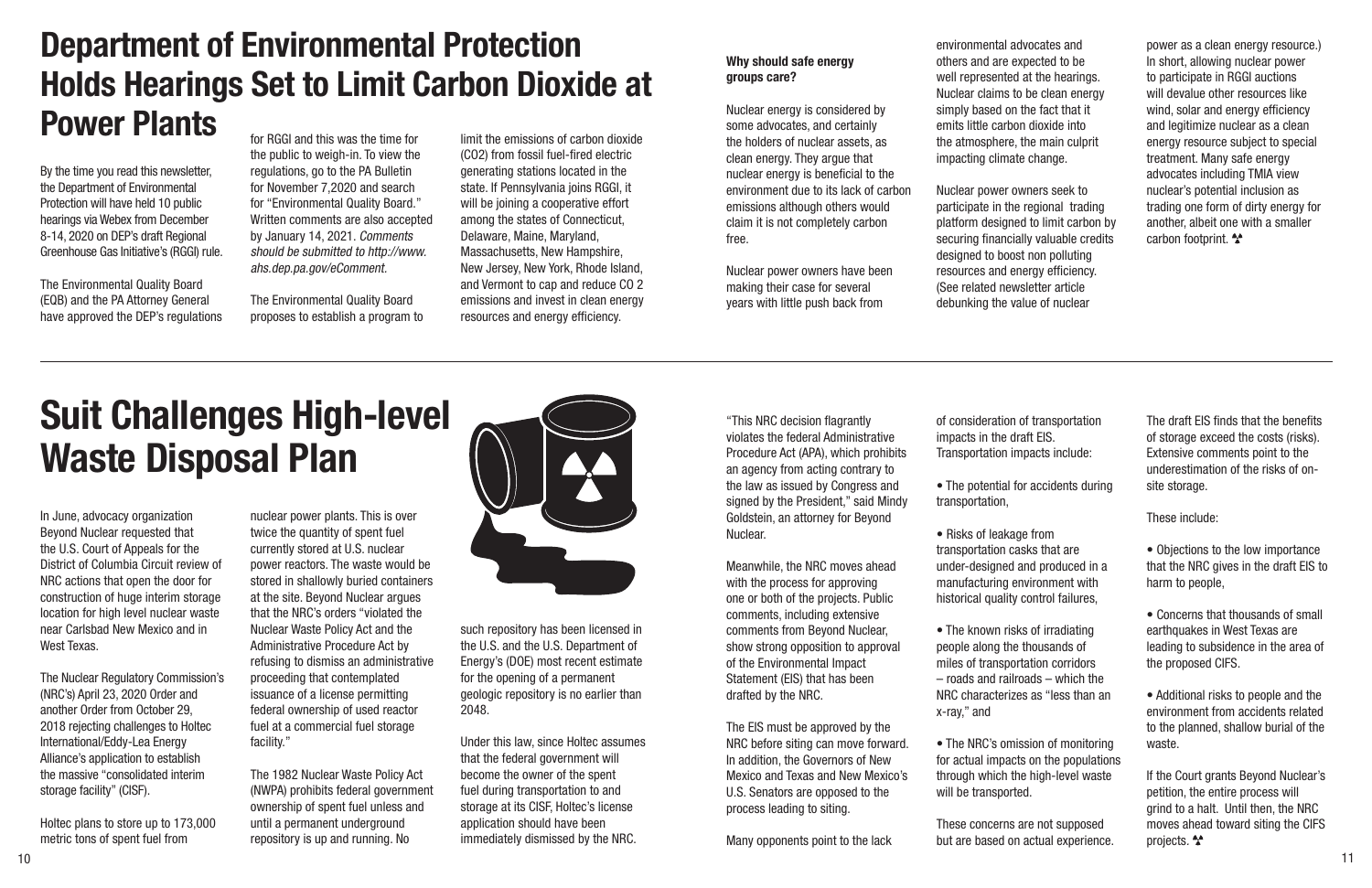It's been an incredibly busy and a successful year at TMIA with the permanent shut down of TMI and the defeat of the bail out for the nuclear industry in Pennsylvania. That's not to say we had that level of success across the board.

### There is much to be done.

TMIA hopes to continue its long history as the premier watch dog organization as decommissioning begins its long, long slog until the plant is ultimately cleaned up. The nuclear industry across the country is trying to convince us that nuclear power is clean energy and should be included as a beneficial resource in any climate change actions.

TMIA does not think we should exchange one form of dirty energy or another and freeze out truly clean,

## Time to Support TMIA



# TMI Emergency Planning Cut

Ignoring a TMIA petition asking the Nuclear Regulatory Commission (NRC) for a continued high level of vigilance at the plant, the NRC approved a sharp reduction in required levels of emergency planning at TMI. TMIA's petition underlined the risks of the planned long-term storage of 1,500 metric tons of high-level waste on the island.

The Federal Emergency Management Agency (FEMA) agrees with TMIA that the NRC's approval of reduced protections glossed over significant credible risks of catastrophic impacts of a terrorist attack on TMI's spent fuel storage.

Redesign of the storage system will provide a higher level of protection from the worst sort of attack. TMIA is deeply concerned that these critical upgrades will not occur until sometime in the future.  $\clubsuit$ 

Following the 9/11 attacks, terrorists planned an attack on TMI's spent fuel. While the attack did not occur, this history shows that a full analysis of catastrophic accident risks is necessary before emergency planning requirements are reduced.

The NRC Order eliminates almost all protections previously required at TMI including monitoring and warning systems:

- The 10-mile evacuation zone will be eliminated. If there is a catastrophic accident at the spent fuel facility, there will be no plan for evacuating those most at risk.
- Emergency sirens will no longer be regularly tested so the community can no longer be certain that it knows of an accident. The community will no longer know of problems until they are informed by the media if and when the owners provides that information.
- The distribution of potassium iodide, needed to protect people from cancers caused by an accident to the stored fuel, will also cease.
- Perhaps most serious, the community radiation monitoring

system will be eliminated, leaving only on-site monitoring at the plant. This means that levels of radiation exposure will no longer be available across the community.

Taken together, these increase risks to the community. TMIA's greatest concern, shared by FEMA, is that an airplane attack on the stored fuel will create a fire so hot that it exceeds the protective design of spent fuel casks.

> Bribery is a profitable business strategy for Exelon. Exelon's Return on Investment for a \$200 million fine: \$2.6 billion in a rate payer funded upgrade of the Company's power grid in Illinois in 2011, and a nuclear bailout in 2016 worth \$1.5 **billion.**

Mail Your Donation: TMIA | 315 Peffer Street | Harrisburg, PA 17102

Until storage is redesigned and fuel is moved to dry cask storage, the risk will continue. Moving high level fuel to dry cask storage is considered to be particularly risky.

> Help us do that so we can continue into our four decades of tackling the multitude of safety, economic and environmental issues about nuclear power. It's been a year or more since we reached out and asked for your financial support. Please contribute generously either monthly or one time.  $\hat{A}$

Visit Our Website: tmia.com

### Want to get even more involved? Contact TMIA chairman, Eric Epstein, by emailing him at epstein@efmr.org.

### Back-to-Back Bribery Scandals involving Exelon in Illinois and FirstEnergy in Ohio

### Ohio

FirstEnergy bought and elected pro-bailout legislators in the Ohio legislature. The lynch pin of the scam is Ohio Speaker Larry Householder (R). Householder was arrested by the FBI - as were four of his colleagues - for funneling \$61 million to a social welfare agency they controlled. That entity then peddled influence to secure support for the bailout.

Chuck Jones, FirstEnergy's CEO, was fired in October after two company executives pleaded guilty to bribing Ohio legislators in the \$1.3 billion bailout.

The legislation, HB 6, which propped up the Davis-Besse and Perry nuclear power plants, is likely to be repealed. The Company's debt ratings and share prices have sharply declined. This is the biggest scandal in Ohio history, and it could bleed into Pennsylvania.

Pennsylvania

FirstEnergy owns the Beaver Valley Nuclear Power Station which was going to be shut down last year.

FirstEnergy also owns Three Mile Island-2, and is trying to transfer the license to TMI-2 Solutions, a LLC from Utah with no assets. TMI-2 Solutions would collect \$800 million in rate payer assets.

The Department of Environmental Protection dropped out of the case. The Pennsylvania Public Utility Commission refused to get involved. TMI-Alert is litigating the case before the Nuclear Regulatory Commission to make sure the decommissioning fund is not raided, and ensure that TMI-2 is actually cleaned-up.

### Illinois

Exelon already owns Illinois, and is more sophisticated than FirstEnergy, when it comes to systemic corruption. Exelon's is the nuclear industry's escort service.

In Illinois, the key player is Speaker of the House, Michael Madigan (D). Mr. Madigan is considering bailing out two more Illinois nuclear power plants. Madigan is clinging to power, but the Speaker has lost the support of Illinois' Democratic Governor, J.B. Prtizker.

The U.S Attorney in Illinois did not prosecute Com Ed executives. Exelon was incentivized to shut down the investigation so it didn't expose its lobbying and political activities in other states. Exelon agreed to pay a \$200 million fine to keep its executives out of prison.

renewable sources of energy. Let's invest better this time.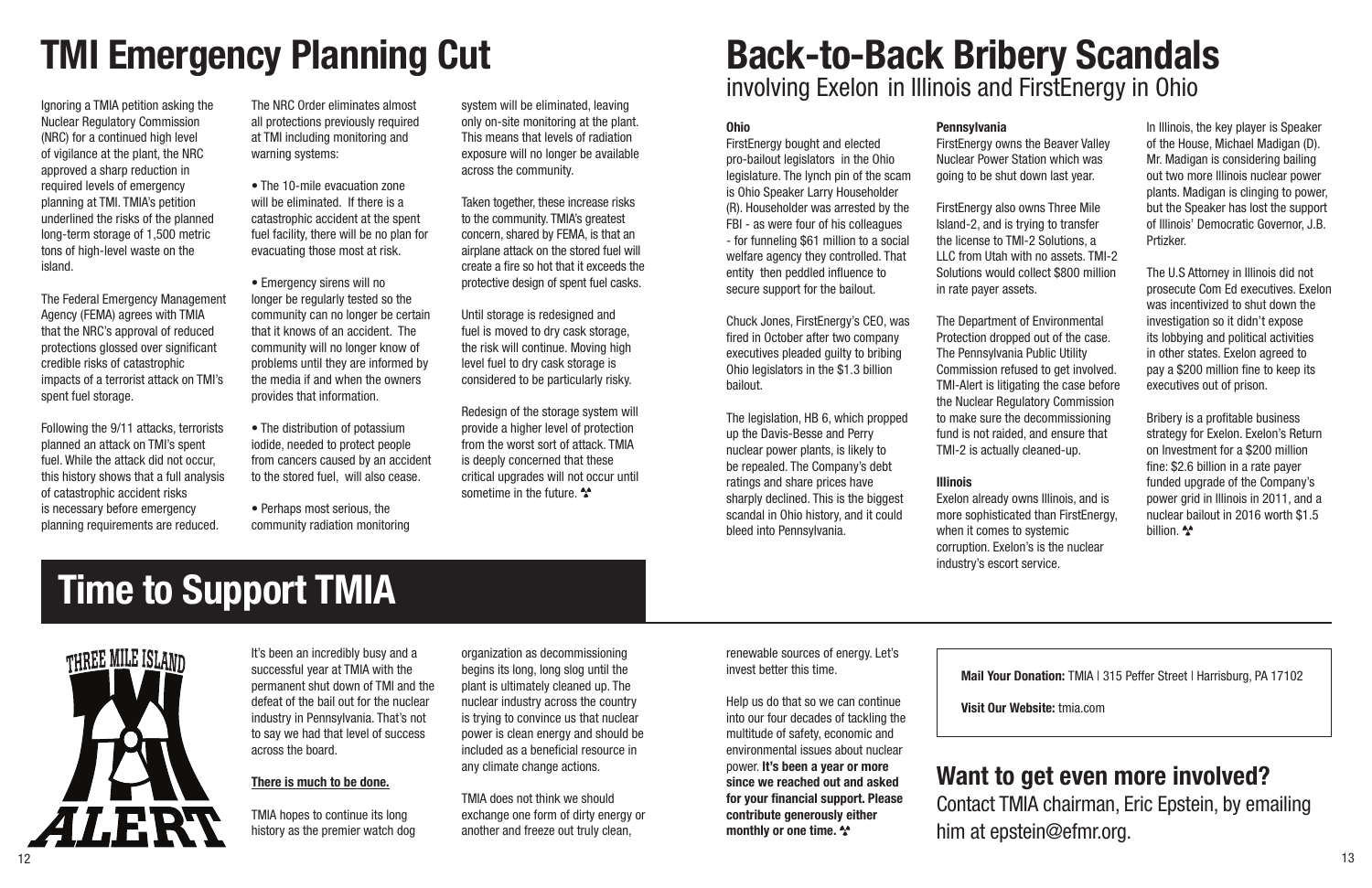### Low Level Radioactive Waste Advisory Notes from the Committee Meeting

TMIA attended a zoom update from the Pennsylvania Department of Environmental Protection on October 2, 2020. Here is a summary of the highlights.

The Appalachian Compact Low Level Radioactive Waste (LLRW) Advisory Committee is made up of West Virginia, Delaware, Maryland and Pennsylvania. It compiles a data base of LLRW disposal but does not independently verify LLRW production or projections.

Government is the largest LLRW producer by volume measured in curies, followed by industry. Pennsylvania has the dubious distinction of generating the highest volume of any state in the Compact.

Nuclear generators in the Compact store LLRW on site. The Barnwell, SC facility, owned by Energy Solutions, closed to the Appalachian Compact in 2008. Energy Solutions purchased TMI Unit 2 under a subsidiary called TMI-2 Solutions, LLC. a private company are responsible for decommissioning TMI-2.

2) Financial, particularly transferring ownership from GPU to TMI-2 **Solutions** 

A Consolidated Interim Storage Facility (CISF) for high-level waste is proposed for Texas. The NRC has issued a draft Environmental Impact Statement (EIS), that can lead to construction of that facility. n addition, Holtec has an application to build a LLRW facility in New Mexico. If licensed, they facilities take a few years to develop.

TMI-1 will begin "Phase 3" in January 2021 which, among other things, will end emergency planning.  $^{\bullet\bullet}$ 

The Nuclear Regulatory Commission (NRC) has added a new definition to

include "very low radioactive waste." TMIA, DEP and others oppose this new definition and see it as a way to include certain radioactive waste in local landfills to save money. NRC is now distinguishing low level radioactive waste from what they call "very low radioactive waste."

NRC Region I will oversee clean up at TMI. DEP has funding for three years for dedicated staff positions and well monitors. There is still damaged and radioactive material on site.

DEP raised 6 issues with the NRC regarding TMI:

1) Environmental, particularly regarding the fact that TMI is located on an island

3) Unknown conditions of class A,B, and C waste

4) Radiation waste handling

5) Community engagement in the Decommissioning Advisory Committee

6) Flood potential during clean up

DEP walked through the upcoming schedule of events including the completion of decommissioning of TMI-2 and "release of site" by 2037 with the exception of a potential area set aside for waste storage.

> Personal data collected about participants will not be made public and will only be shared with serious academic and medical researchers.  $^{\bullet\bullet}$

# TMI 40th Anniversary Health Survey

For decades the official position of the U.S. government and the nuclear industry is that very little radiation was released during the March 1979 partial meltdown of Three Mile Island.

Unfortunately, that lie has been told so often it has become part of the "official science." We "human dosimeters," who live in the shadow of TMI, have long questioned "official science."

Following the accident, we learned the amount of radiation released was under-reported in official reports. Records of radiation gauges that went "off the scale" during the accident, the account of a local dentist who found all of his x-ray film fogged, and the accounts of thousands of local residents who reported a metallic taste in their mouths and other symptoms on the morning of the accident were "officially" discounted.

In the years since the accident, the evidence of ongoing health problems has grown. Local citizens like Jane Lee and Marjorie Aamodt voluntarily surveyed their neighbors and found alarming results.

University of North Carolina epidemiologist Dr. Steven Wing conducted a study that correlated meteorological data from the time of the accident (which way the wind was blowing) with increased cancers and other adverse health effects compared to those in the area, but not under the plume.

A 2009 study in Germany found a 60 percent increase in cancers and a 120 percent increase in leukemia among children living within five kilometers of a nuclear power plant.

More recently, researchers at the Penn State Milton S. Hershey Medical Center have pointed to a possible correlation between TMI and an increase in thyroid cancers in the area surrounding the plant.

In 2011, the National Academy of Science launched a two-phase study

to look at cancer risks associated with nuclear power plants. Unfortunately, the Nuclear Regulatory Commission managed to kill that study characterizing it too costly and taking too long.

We all know people who believe TMI has adversely affected their health. A TMI Survivors Facebook page was launched in April 2016. It has more than 3700 subscribers.

So, in the absence of an official inquiry, TMI Alert is seeking to gather information from accident victims. We are not scientists. This is not a survey designed by scientists. It is an effort to collect and document health-related data from those who survived TMI and from the next of kin and others related to TMI's victims.

### Find the Health Survey Online!

### To fill out the survey:

- 1. Visit tmia.com.
- 2. Type "Survey" in the "Search out site" bar.
- 3. Click on the first result "TMI 40th Anniversary Health Survey."
- 4. Scroll down and click on the links to fill out either the "Survivor's Survey" or "Victim's Survey."
- 5. Fill out the "Privacy Notice/Authorization Form."
- 6. Thank you!